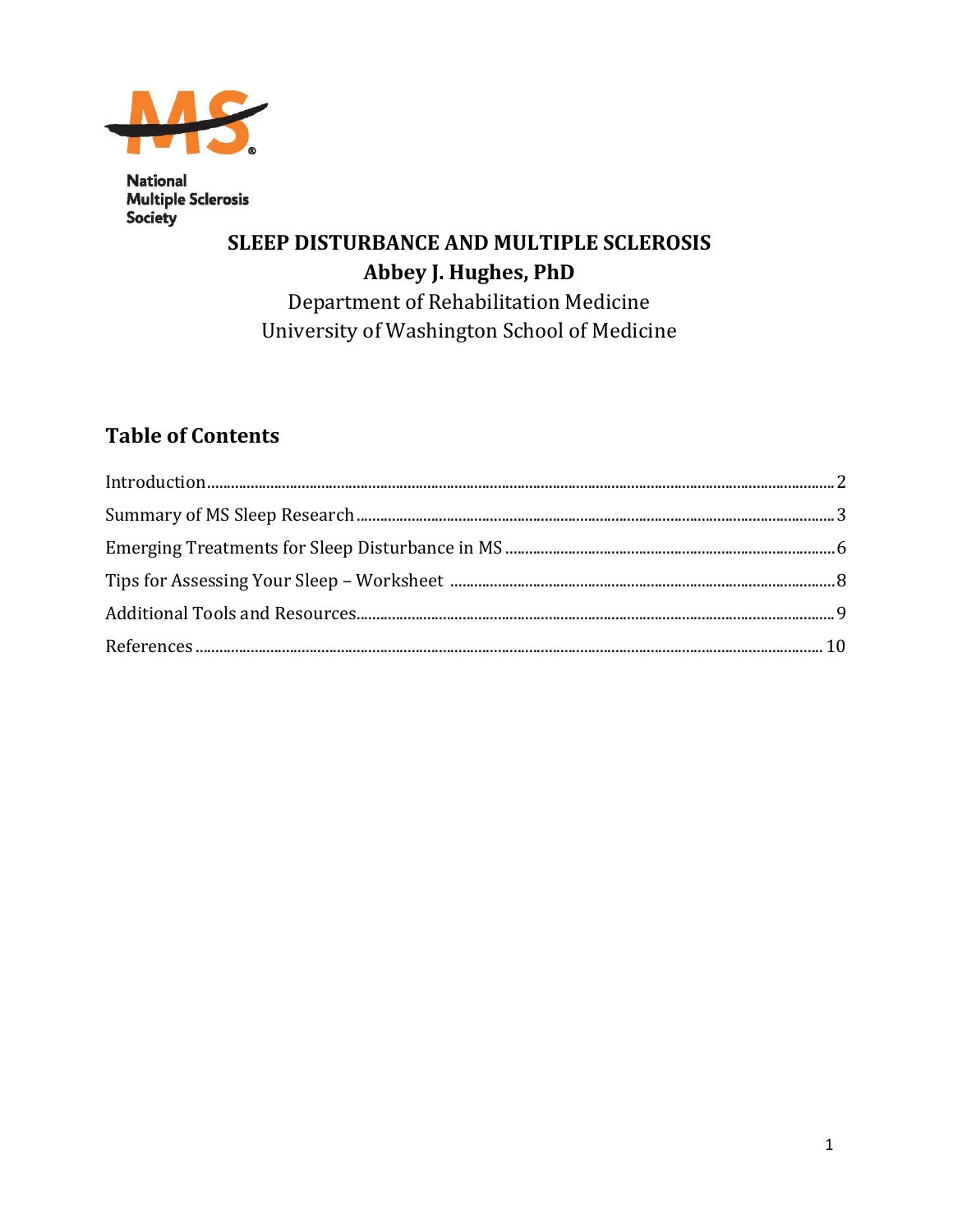## <span id="page-1-0"></span>**Introduction**

Multiple sclerosis (MS) is a chronic disease characterized by loss of myelin (demyelination) and damage to nerve fibers (neurodegeneration) in the central nervous system (CNS). MS is associated with a diverse range of physical, cognitive, emotional, and behavioral symptoms, and can significantly interfere with daily functioning and overall quality of life. MS directly impacts the CNS by causing demyelinating lesions, or plaques, in the brain, spinal cord, and optic nerve; by contributing to overall tissue loss (atrophy) in these areas; and by interrupting communication between key neural pathways that are needed to maintain regular sensory and motor function.

Perhaps not surprisingly, damage to these key neurologic functions can disrupt basic physiological processes, including maintenance of regular sleep-wake cycles. Accumulating research has suggested that over half of individuals with MS report significant disruptions in sleep and difficulty maintaining a consistent sleep schedule. Sleep disturbance is further complicated by fatigue, which affects upwards of 90% of people with MS. The interaction between sleep and fatigue, and their combined negative impact on daily functioning has raised concern among patients and providers, and has encouraged a recent growth of research in this area.

Sleep disturbance is a general term for a wide range of sleep-related symptoms and disorders. Sleep disturbance can include:

- difficulty with initiating or maintaining sleep, also known as insomnia
- difficulty with too much sleep, also known as hypersomnia or hypersomnolence
- uncontrollable lapses into sleep, also known as narcolepsy
- sleep-related breathing difficulty, including sleep apnea
- abnormal movements during sleep, including restless legs/body syndrome
- abnormal behaviors during sleep including acting out dreams
- daytime dysfunction, including excessive daytime sleepiness

In MS, sleep disturbance is a very common, yet underdiagnosed problem, and can include any of the symptoms/conditions described above. Many individuals with MS report multiple, or co-morbid, sleep problems, such as insomnia and excessive daytime sleepiness.

In this article, we will briefly review some of the emerging research on sleep in MS, provide information on how people with MS can assess their sleep, and discuss emerging treatments for sleep disturbance in MS.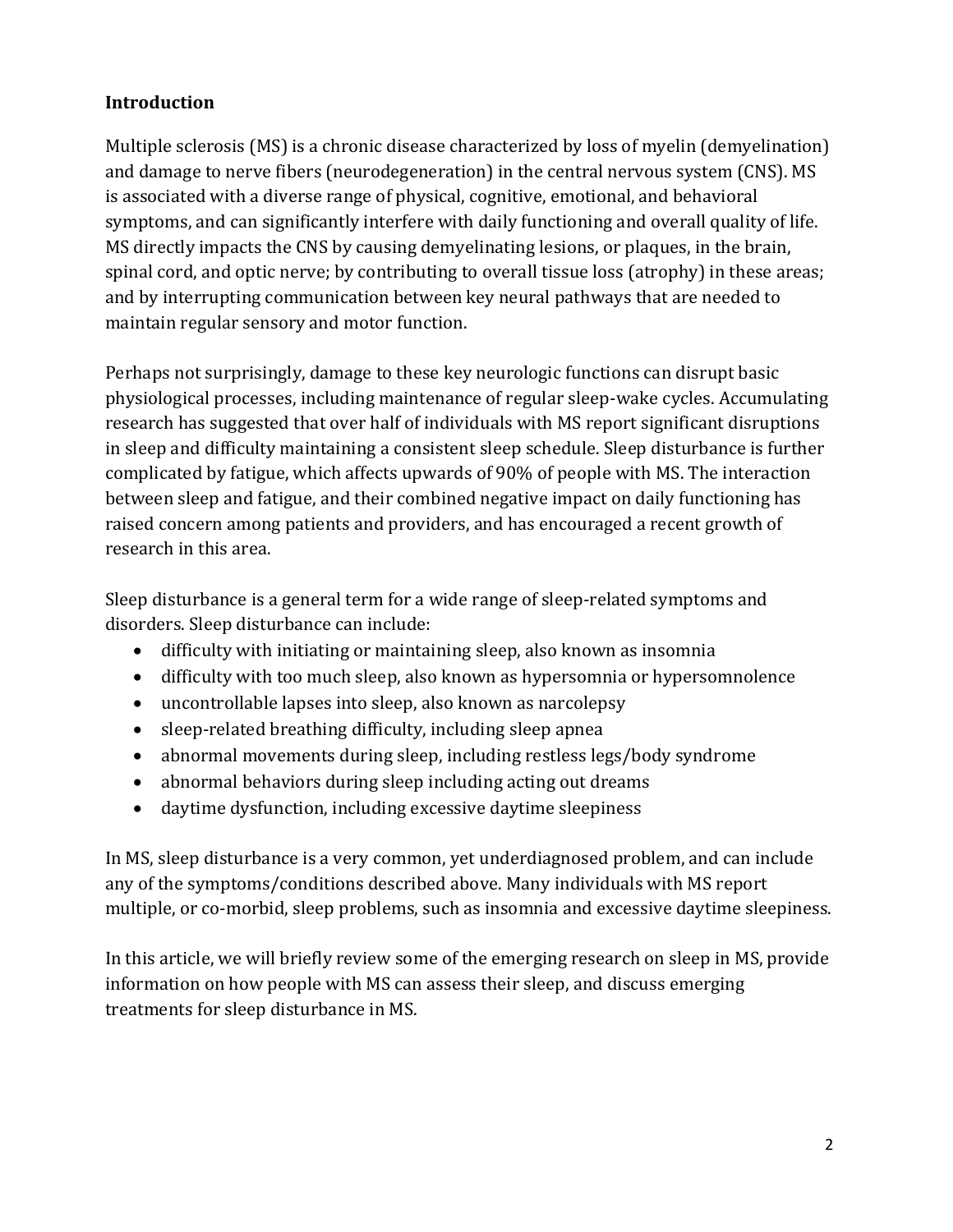## <span id="page-2-0"></span>**Summary of MS Sleep Research**

Research over the past decade has aimed to better understand the causes of sleep disturbance in MS. Possible mechanisms by which MS can impact sleep include:

- 1. Lesions and neural damage to key brain structures involved in sleep.
	- The hypothalamus is a region of the brain responsible for many of the body's essential hormones and physiological processes (e.g., hunger/thirst, temperature regulation, stress response). Lesions or damage to this area of the brain have been shown to cause hypersomnia and narcolepsy.
	- The suprachiasmatic nucleus is a special region of the hypothalamus responsible for maintaining our 24-hour body clock. Lesions or damage to this area can make it difficult to maintain a consistent sleep-wake cycle.
	- The brain stem is essential for regulating breathing and other autonomic (involuntary) nervous system functions during sleep, including maintaining paralysis during sleep so that we do not act out our dreams. Lesions or damage to this area can result in disrupted breathing during sleep (sleep apnea) and sleep behavior disorders.
- 2. Disruption of key neurotransmitters involved in sleep.
	- The neuropeptide hypocretin, or orexin, is an important molecule produced by the hypothalamus that helps to regulate arousal. Abnormally low levels of hypocretin can result in narcolepsy.
	- The neurotransmitters dopamine and norepinephrine play an important role in movement, cognition and motivation. Disruptions in key dopamine and norepinephrine pathways may explain some of the fatigue experienced by people with MS.
	- The neurohormone melatonin plays an important role in regulating sleep-wake cycles. Lower levels of melatonin have been associated with poorer sleep efficiency and seasonal MS relapses.
- 3. Deficiencies in Vitamin D and other nutrients that may help regulate sleep. Vitamin D deficiency has been linked to sleep disorders. Given that people with MS are more prone to vitamin D deficiency than the general population, additional research is being conducted to assess the relationship between vitamin D and sleep in MS.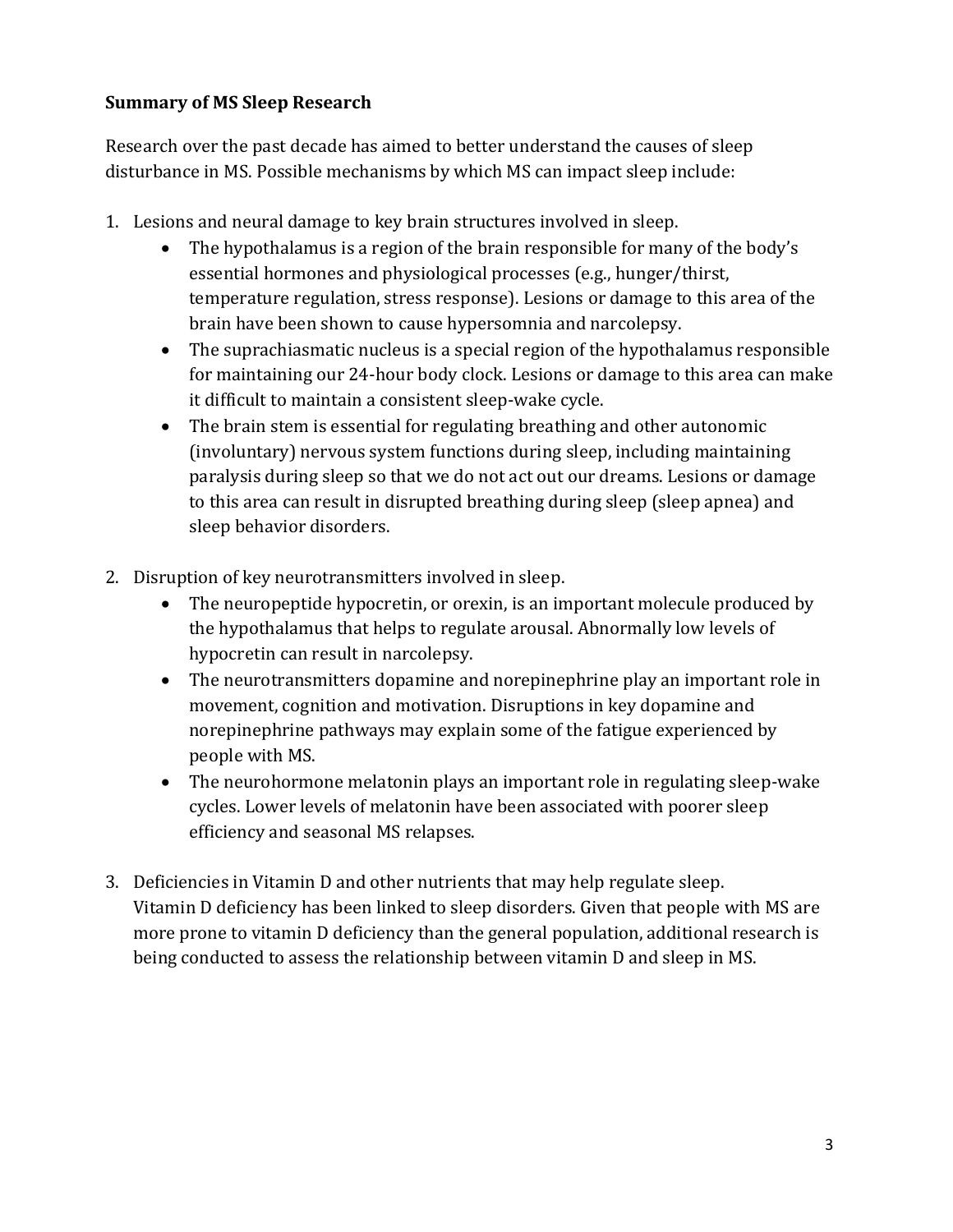- 4. Secondary effects of common MS symptoms.
	- In addition to the direct effects of MS on sleep, MS can also cause a number of symptoms that indirectly disrupt sleep.
	- Restless Legs/Limbs/Body: people with MS often report wakening in the middle of the night due to muscle cramps, muscle spasms, and restless legs/limbs/body.
	- Pain: Pain is reported in one-third to one-half of people with MS. Awakening due to pain (e.g., neuropathic pain, cramping and headache pain) can significantly disrupt sleep.
	- Urinary/bowel symptoms: Urinary and bowel frequency and incontinence are commonly reported among people with MS. Nocturia (nighttime urinary symptoms) are especially common and can disrupt sleep.
	- Temperature dysregulation: People with MS often report becoming easily overheated. Awakening due to overheating, sweating and temperature discomfort also disrupt sleep.
- 5. Side effects of MS medications.
	- Disease-modifying therapies (DMTs): In general, sleep disturbance is not commonly associated with use of DMTs. However, insomnia has been reported as a potential side effect of alemtuzumab.
	- Corticosteroids for MS relapse/exacerbation: Intravenous and oral corticosteroids are often given for a period of 3-7 days during an MS relapse/exacerbation. Insomnia and excessive daytime sleepiness are common side effects of steroid treatment. Fortunately, these side effects are temporary and resolve after completion of steroid treatment.
	- Stimulant medications for fatigue: Stimulant medications such as modafinil, amantadine and methylphenidate are often prescribed to help treat MS-related fatigue. Stimulants can cause restlessness and disrupt sleep. Fortunately, adjusting the dosage and timing of administration can mitigate these side effects.
- 6. Increased napping during the day due to fatigue. To cope with fatigue, people with MS often feel the need to nap throughout the day. Unfortunately, naps that are too long in duration (> 1 hour), or naps that are taken too close to bedtime (within 5-6 hours) can make it more difficult to fall asleep.
- 7. Reduced physical activity due to fatigue and MS-related disability. Maintaining regular physical activity is important for regulating sleep. Fatigue and physical disability often lead to decreased physical activity in MS. People with MS may give up daily cardiovascular activity (e.g., running, walking), or feel less motivated to do physical activity.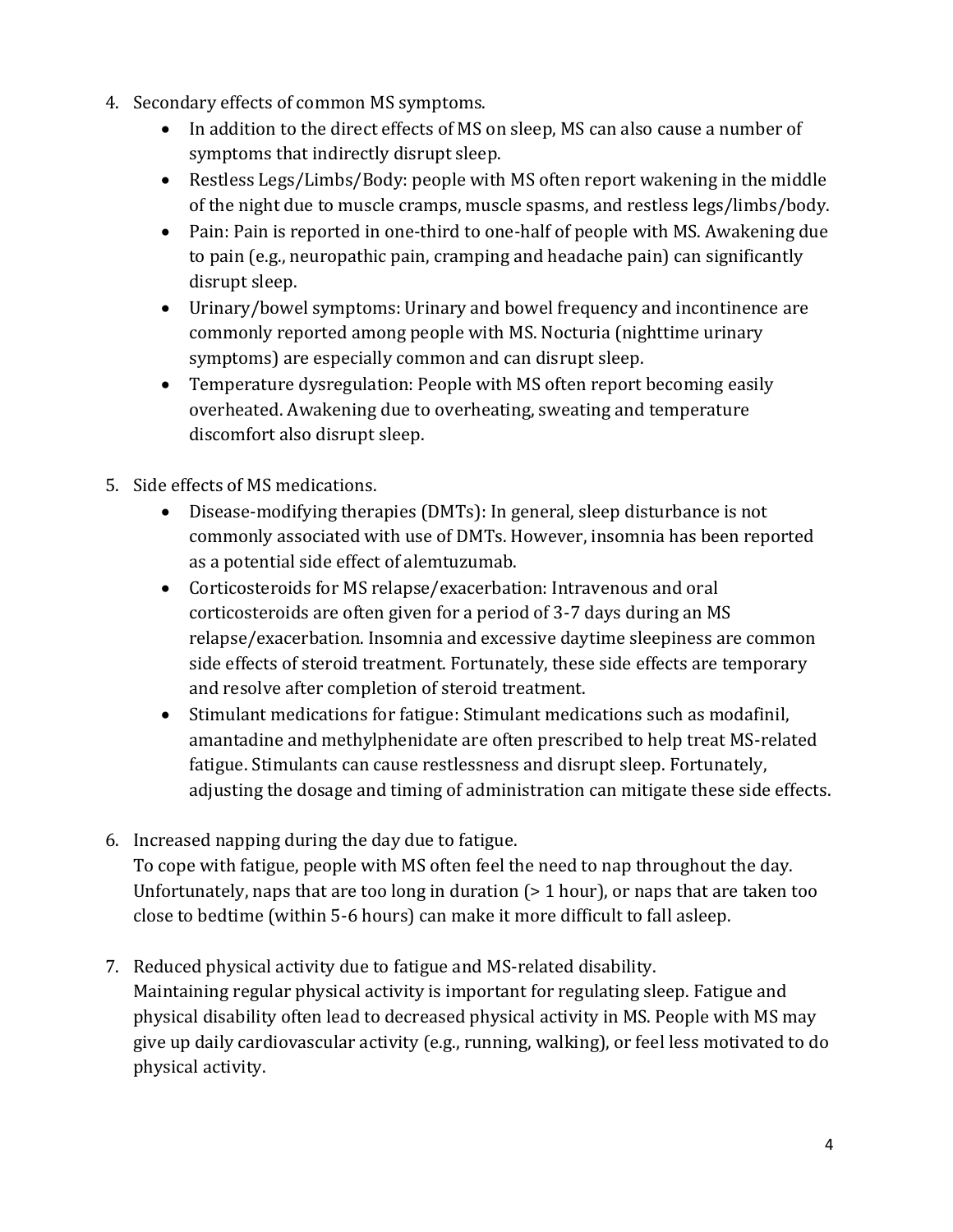#### 8. Effects of stress and anxiety.

Stress and anxiety are among the most common causes of insomnia in MS. People with MS report frequent worry about their disease and uncertainty about the future. Ruminating about these issues prior to sleep can make it more difficult to fall asleep and to obtain restful sleep. People who are stressed and anxious also tend to have more periods of wakefulness during the night, making their sleep time less efficient (defined by the ratio of time in bed asleep in relation to their time in bed awake).

9. Effects of depression.

One of the key symptoms of depression is sleep disturbance. Depression is common in MS, affecting approximately 50% of patients. Depression can cause insomnia as well as hypersomnia.

10. Changes in sleep hygiene behaviors (e.g., not having a regular sleep/wake time). Sleep hygiene refers to behaviors that promote sleep quantity and quality. Examples of poor sleep hygiene include: doing non-sleep activities (e.g., watching TV), using tobacco products, drinking caffeine and/or alcohol, watching the clock, or engaging in overstimulating activities right before bed.

In a 2011 study, 473 people with MS were surveyed to identify variables most commonly associated with sleep disturbance. Results showed that depression, spasticity/leg cramps, pain, fatigue and nighttime urinary urgency/frequency were all significantly associated with worse sleep. Older female patients with longer disease duration tended to have poorer sleep. Additionally, although approximately 30% of patients reported taking some form of sleep medication (prescription and/or over-the-counter), patients taking those medications continued to report poor sleep.

<span id="page-4-0"></span>Another series of studies used polysomnography (PSG), the gold-standard method for assessing sleep disturbance, to assess the severity of sleep problems in MS and their impact on quality of life. Results showed that compared to people without MS, people with MS spent more time awake throughout the night, had less efficient sleep, had a greater number of awakenings, and spent less time in the important restorative stage of sleep (REM sleep). Additionally, poor sleep had a significant impact on mental health status. Taken together, these studies highlight the prevalence of sleep disturbance and the negative impact of sleep disturbance on health-related quality of life in MS.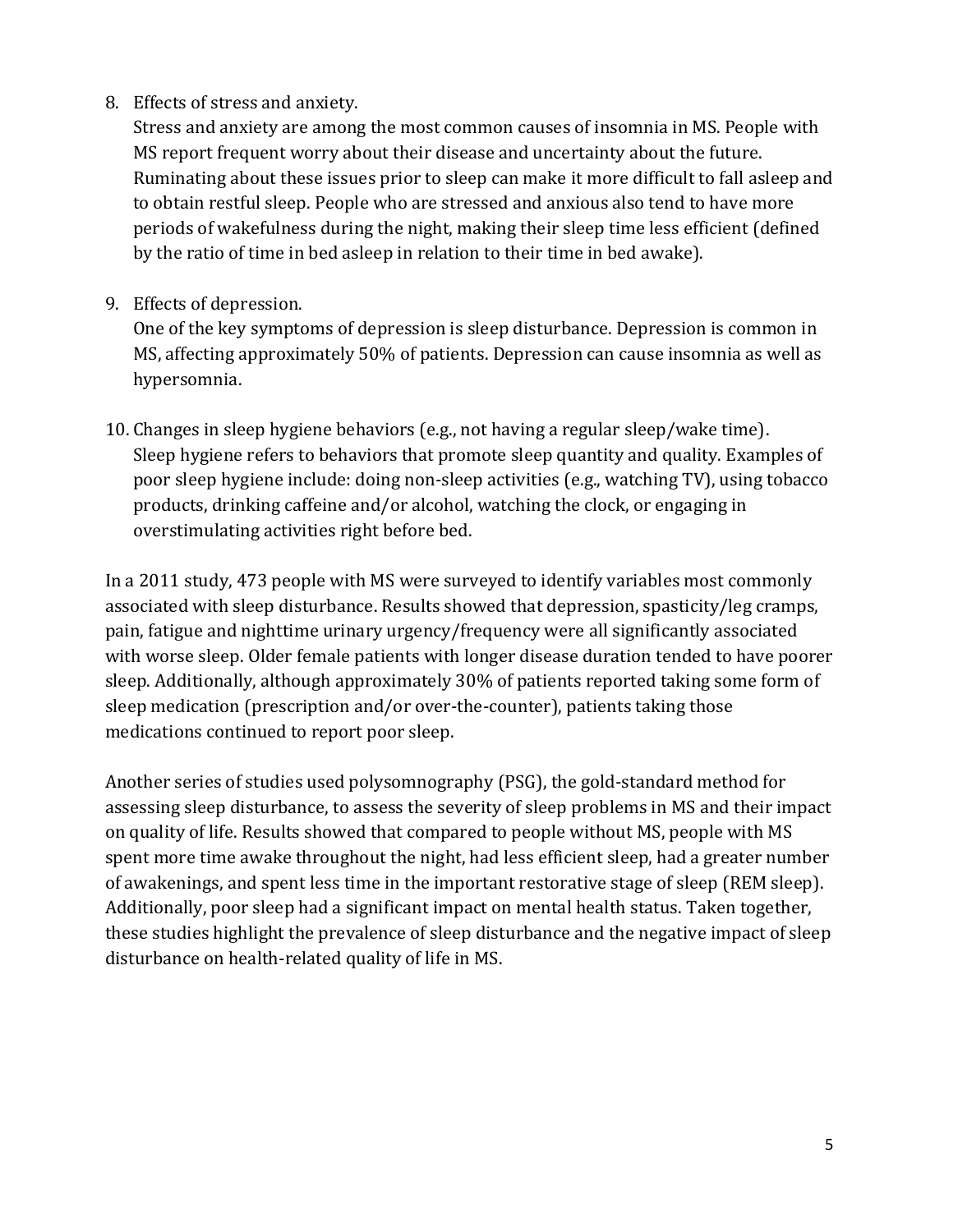## **Emerging Treatments for Sleep Disturbance in MS**

Treating sleep disturbance in MS can be quite challenging due to its many potential causes, as well as potential side effects of some treatments. Here, we review the most common treatments available, potential side effects, and tips for improving your sleep. Importantly, sleep is an important part of maintaining a balanced, healthy lifestyle. Many of these tips can be beneficial to people without sleep disorders. Caregivers for people with MS may also benefit from some of these tips.

- 1. Medications
	- Sedative medications such as benzodiazepines (e.g., alprazolam, clonazepam, diazepam), non-benzodiazepine hypnotics (e.g., zopidem, eszopiclone), and antihistamines (e.g., dimenhydrinate, diphenhydramine) are commonly prescribed to people with MS for short-term treatment of insomnia. Unfortunately, these medications often fail to effectively treat insomnia, are associated with a number of physical and cognitive side effects, and are not indicated for long-term use.
	- Symptom management medications are medications that aim to treat a particular MS symptom that is believed to be causing sleep disturbance (e.g., urinary/bowel symptoms, restless legs/limbs/body). Depending on your symptoms, a neurologist, physiatrist, or urologist who specializes in MS may help identify which symptom management medications may be a fit for your treatment needs.
- 2. Medical Equipment
	- Continuous positive airway pressure (CPAP) is the most effective treatment for sleep apnea. CPAP machines usually consist of a nosepiece or face mask connected to an air pump that delivers consistent oxygen flow to keep your airway open during sleep. Improvements in CPAP machinery over the past decade have been substantial and these devices are now made to be more lightweight, quiet, and easy-to-use.
	- Bright light therapy lamp/boxes are highly effective for treating depression and seasonal affective disorder. For individuals whose sleep-wake cycles have become disrupted, daily use of a full-spectrum, 10,000-lux bright light therapy lamp can be effective. Consult your doctor before beginning a bright light therapy regimen because it should not be used with certain medical conditions (e.g., retinal or ocular disease, bipolar disorder).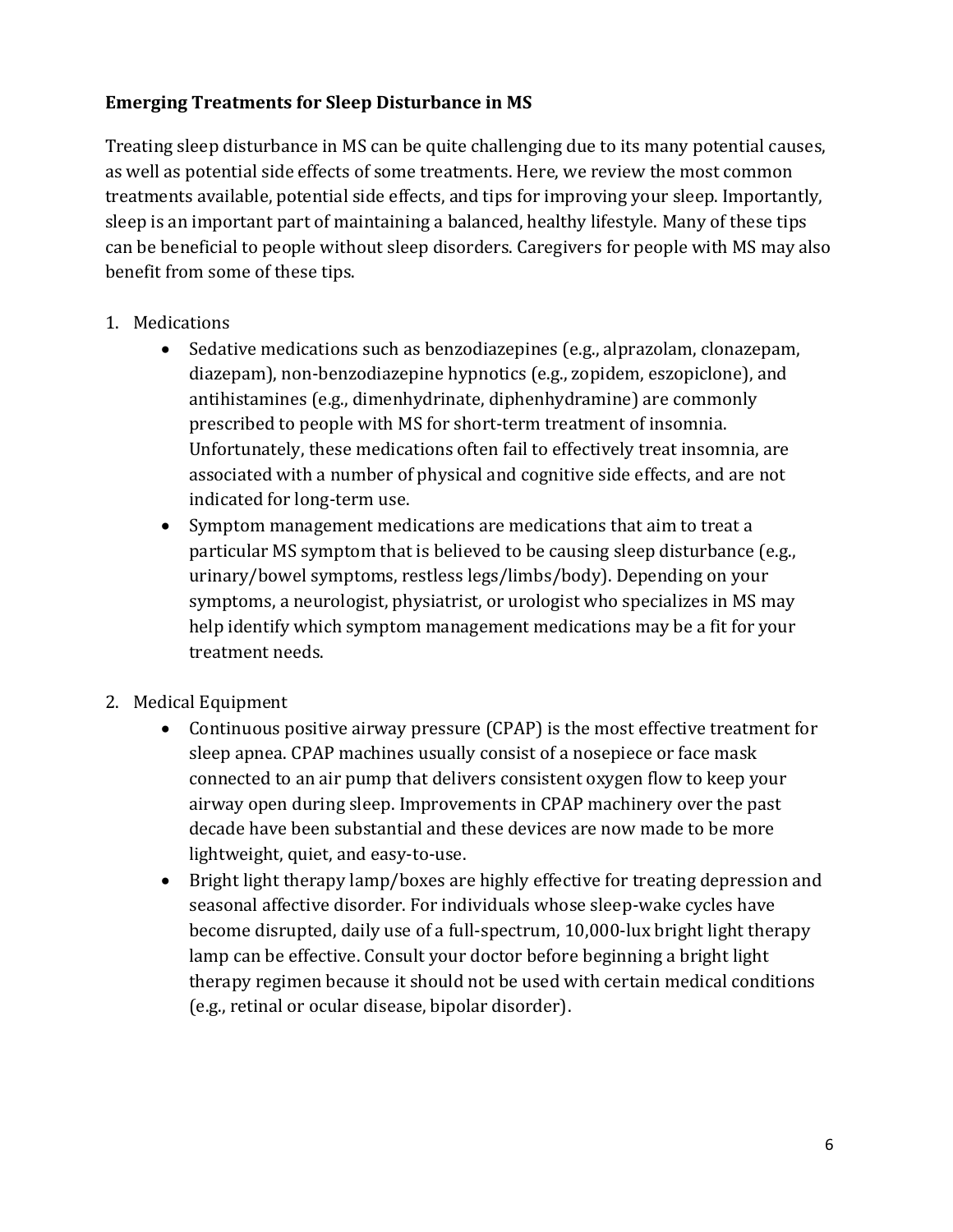- 3. Behavioral Medicine: Cognitive Behavioral Therapy (CBT) and Cognitive Behavioral Therapy for Insomnia (CBT-I)
	- Cognitive Behavioral Therapy (CBT) is among the most effective treatments for depression, anxiety, insomnia, and a number of other mental health and behavioral conditions. CBT focuses on identifying and changing unhelpful patterns of thinking and behavior, and replacing those thoughts and behaviors with more adaptive strategies. CBT has been extensively studied and has been shown to be effective for reducing depression and improving symptom management in MS.
	- CBT for Insomnia (CBT-I) is a type of CBT that specifically focuses on identifying and changing unhelpful thoughts and behaviors that interfere with sleep. Key components of CBT-I include:
		- o Keeping a weekly sleep diary to track sleep quantity and quality
		- o Using the bed only for sleep and intimacy, also called stimulus control
		- o Sleep efficiency training, also called sleep restriction therapy (to improve the ratio between time spent asleep in bed in relation to time spent awake in bed)
		- o Engaging in behaviors that promote sleep, also called sleep hygiene
		- o Monitoring and challenging unhelpful thoughts/beliefs about sleep
		- o Using relaxation/meditation/mindfulness strategies
	- CBT and CBT-I are short-term treatments, typically delivered in 4-12 weekly sessions. CBT and CBT-I have equivalent short-term efficacy to medications, but often support better long-term outcomes without negative side effects.
	- For more information on CBT-I, visit [https://sleepfoundation.org/sleep](https://sleepfoundation.org/sleep-news/cognitive-behavioral-therapy-insomnia/)[news/cognitive-behavioral-therapy-insomnia/.](https://sleepfoundation.org/sleep-news/cognitive-behavioral-therapy-insomnia/)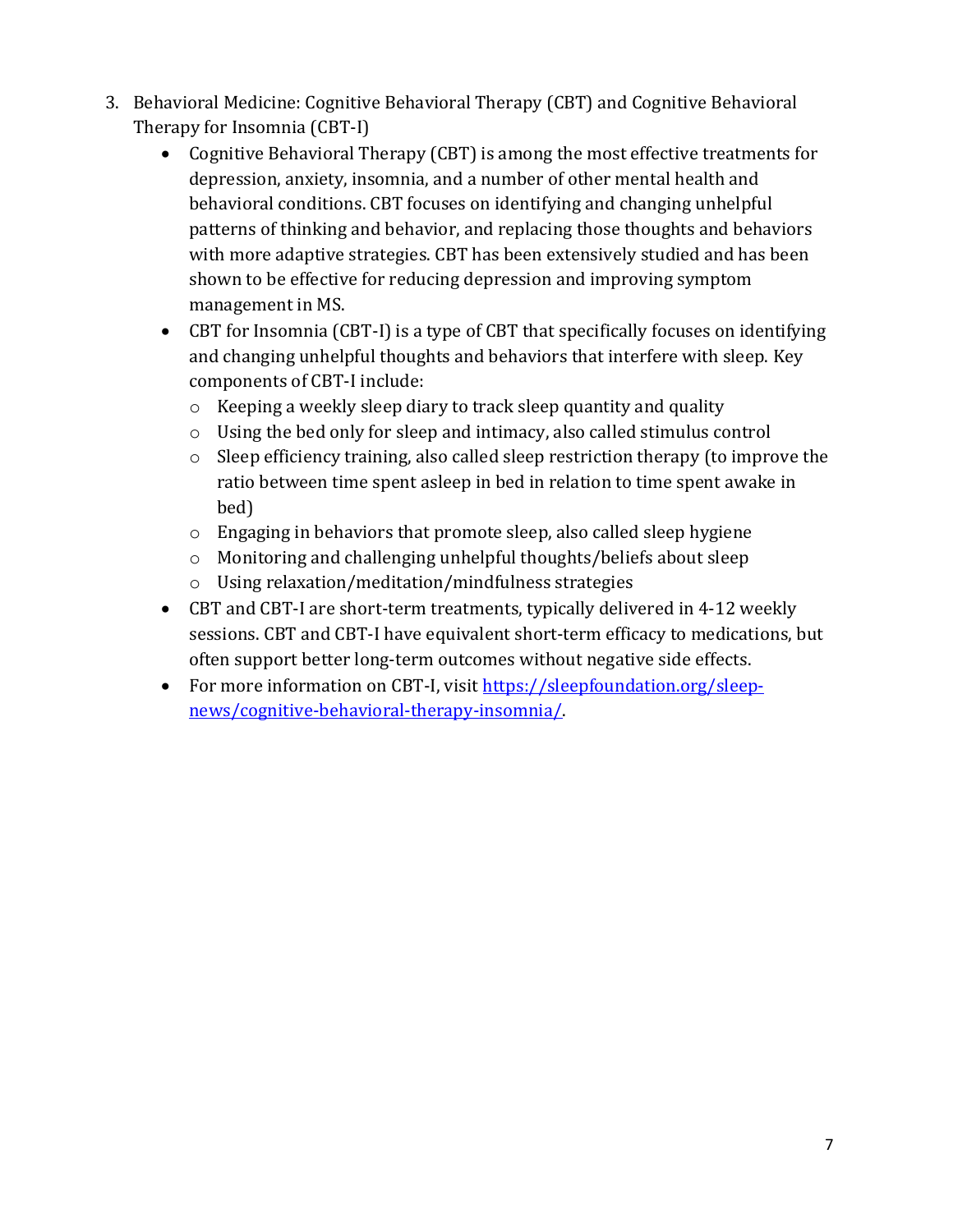## <span id="page-7-0"></span>**Tips for Assessing Your Sleep**

Assessing your sleep is the first step to identifying sleep-related problems and/or clinically significant sleep disorders. Before your next medical appointment, it may be helpful to ask yourself the following questions, and bring your responses with you to your health care provider.

During the past month:

- 1. How long, on average, has it taken you to fall asleep? \_\_\_\_\_\_\_\_\_
- 2. How many hours of sleep, on average, did you get per night?
- 3. How many times, on average, did you wake up per night? \_\_\_\_\_\_\_\_
- 4. How many minutes per night, on average, did you spend in bed awake, unable to fall back asleep? \_\_\_\_\_\_\_\_
- 5. How rested, on average, did you feel upon waking in the morning? \_\_\_\_\_Not rested at all \_\_\_\_\_A little rested \_\_\_\_\_Moderately rested \_\_\_\_\_Fully rested
- 6. How often, on average, did you take naps during the day? \_\_\_\_\_Not at all \_\_\_\_\_Some days \_\_\_\_\_Most days \_\_\_\_\_Every day
- 7. How often did pain interfere with your sleep? \_\_\_\_\_ Not at all \_\_\_\_\_Some days \_\_\_\_\_Most days \_\_\_\_\_Every day
- 8. How often did spasticity/restless legs/limbs/body interfere with your sleep? \_\_\_\_\_Not at all \_\_\_\_\_Some days \_\_\_\_\_Most days \_\_\_\_\_Every day
- 9. How often did urinary/bowel symptoms interfere with your sleep? \_\_\_\_\_Not at all \_\_\_\_\_Some days \_\_\_\_\_Most days \_\_\_\_\_Every day
- 10. How often did you take medication (prescription or over-the-counter) to help with sleep? \_\_\_\_\_Not at all \_\_\_\_\_Some days \_\_\_\_\_Most days \_\_\_\_\_Every day
- 11. How often did you snore or experience shortness of breath upon waking? \_\_\_\_\_Not at all \_\_\_\_\_Some days \_\_\_\_\_Most days \_\_\_\_\_Every day
- 12. How difficult was it to maintain alertness and energy during the day? \_\_\_\_\_Not difficult \_\_\_\_\_Somewhat difficult \_\_\_\_\_Moderately difficult \_\_\_\_\_Very difficult

After discussing these questions with your health care provider, you may be asked to participate in a formal sleep study. A sleep study is an overnight observation of your sleep behaviors that often involves polysomnography (PSG). PSG involves wearing lightweight wires to monitor your brain activity, heart rate, blood pressure and other physiological processes. PSG studies can be done at your doctor's office, or in some cases, in your own home. Your doctor can help decide what type of sleep study would be the best match for your symptoms. After your sleep study, you will discuss your results and available treatments with your doctor.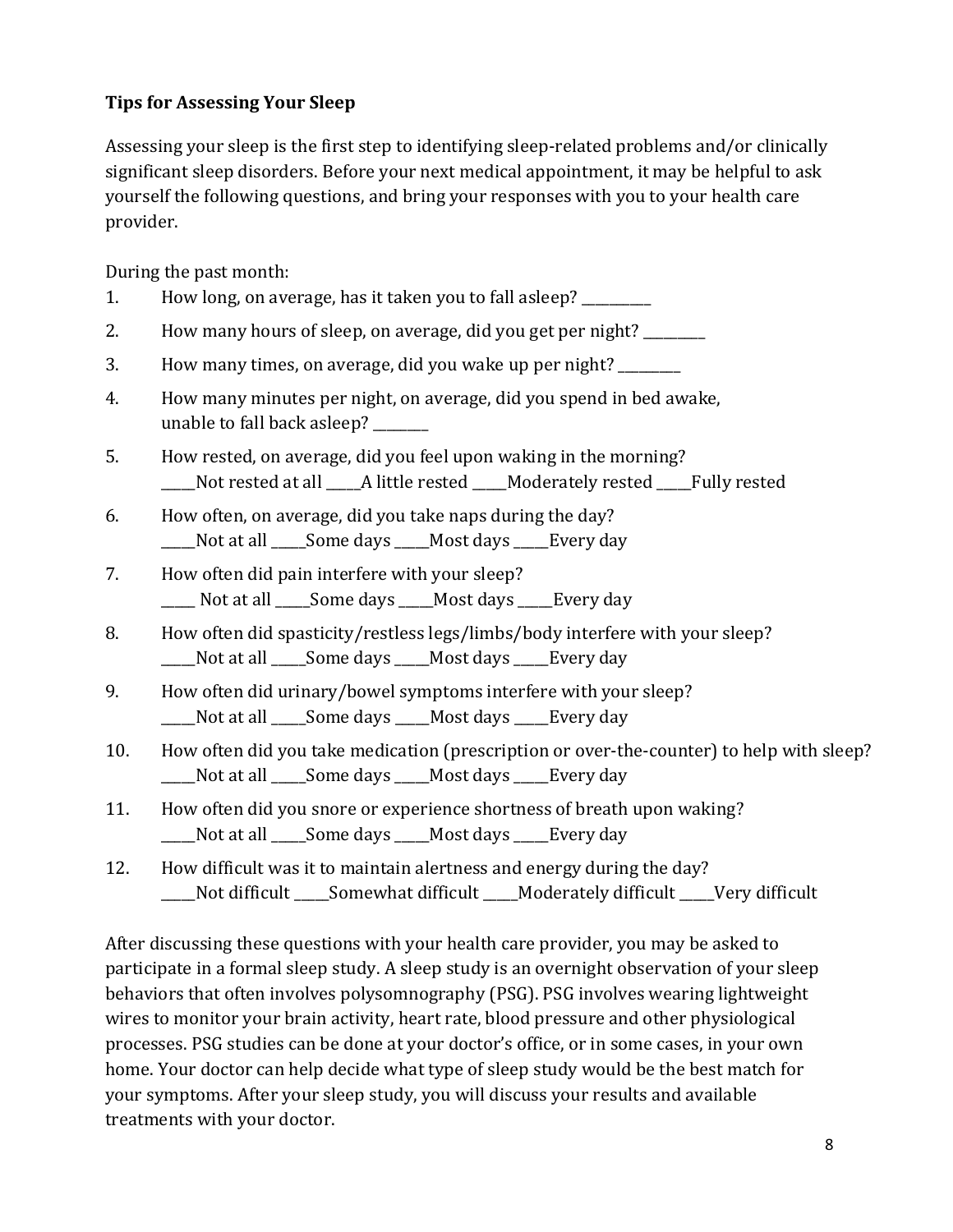## <span id="page-8-0"></span>**Additional Tools and Resources**

The following links provide additional tools and strategies for learning about the causes, assessment, and treatment of sleep disturbance in MS:

- University of Washington MS Rehabilitation Research and Treatment Center Sleep and MS Factsheet[: http://msrrtc.washington.edu/info/factsheets/sleep](http://msrrtc.washington.edu/info/factsheets/sleep)
- National MS Society website, further resources regarding sleep:
	- o Get the Sleep You Need!: [nationalmssociety.org/getsleep](http://www.nationalmssociety.org/GetSleep)
	- o Managing Pain and Sleep in MS: [nationalmssociety.org/sleep](http://www.nationalmssociety.org/sleep)
- US Department of Veterans Affairs CBT-I Coach (smartphone app): <https://mobile.va.gov/app/cbt-i-coach>
- National Sleep Foundation website[: https://sleepfoundation.org/sleep-disorders](https://sleepfoundation.org/sleep-disorders-problems/ms-and-sleep)[problems/ms-and-sleep](https://sleepfoundation.org/sleep-disorders-problems/ms-and-sleep)
- Veterans Affairs MS Centers of excellence website: va.gov/MS/articles/Easy and Common Tips for Good Sleep.asp
- Perlis, M.L., Jungquist, C., Smith, M. T., & Posner, D. (2008). Cognitive behavioral treatment of insomnia: a session-by-session guide. New York, NY: Springer.
- Edinger, J. D., & Carney, C. E. (2008). Overcoming insomnia: a cognitive behavioral therapy approach workbook. New York: NY. Oxford University Press.